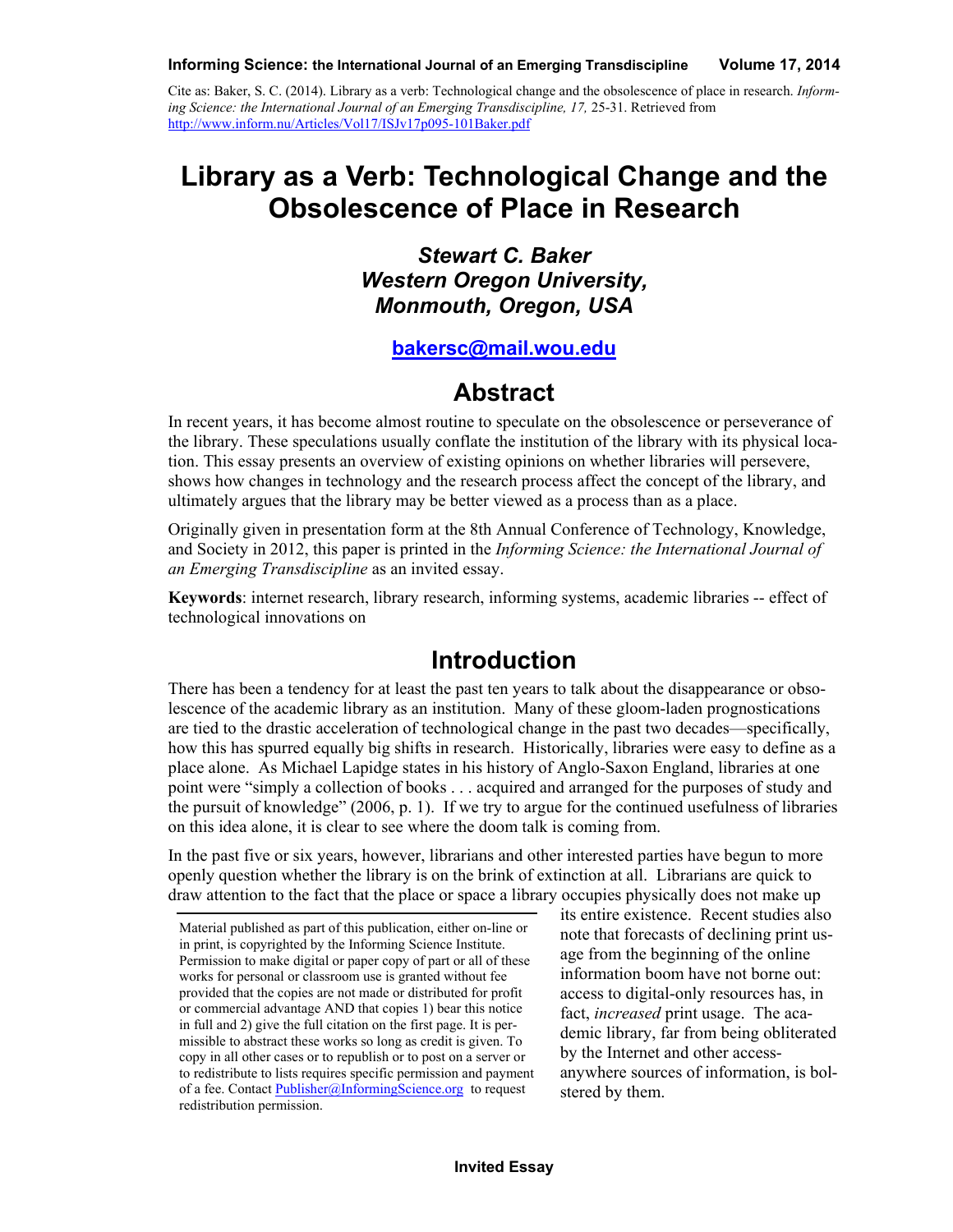# **Where We Are Today**

It is not my intent in this paper to argue for or against the obsolescence of the academic library as a physical place or an institution—although I do not think either is going away any time soon. Instead, I want to examine the underlying assumptions of arguments on both sides of the debate, and of those who take a neutral position or seek to side-step the issue altogether, and whether, given the proliferation of digital information, rising informational literacy, and the steadily lowering costs of always-connected devices, it makes sense to identify the physical location of an academic library with its status as an institution.

Sennyey, Ross, and Mills, in a 2009 article exploring the future of the academic library, point out that the word "library" does not have a single, unambiguous meaning. They pull three definitions from the *Oxford English Dictionary*, and use them to argue that the word can refer either to the library as place, the library as collection, or the library staff (Sennyey, Ross, & Mills, 2009, p. 252). Upon reviewing the literature, it becomes apparent that most authors make no such distinctions. The main arguments for or against the death of the academic library are underpinned by an assumption that the institution and its location are inseparable. In general, these arguments fall into one of three camps, which I will label the "moderate," the "radical," and the "conservative."

## *Moderate Positions*

The vast majority of articles which discuss library obsolescence are moderate—or, perhaps, pragmatic. They posit that libraries are not obsolete, and are unlikely to become so, but that patrons are likely to visit for various reasons. Consequently, the kinds of services and spaces available in libraries need to be reconfigured. Most of these changes are technological in nature: computer labs are the most common addition, but "socially oriented" services such as group study areas, cafes, and other places for communal education also feature. Moderate authors generally see a need to move from in-person services to online models in conjunction with a shift in the types of in-person services offered.

In general, moderates believe that "libraries need to change and ... that change must address our approach to our work, the work itself, and how we organize ourselves to respond to our customers' expectations" (Stoffle, Leeder, & Sykes-Casavant, 2008, p. 4). Specifically, these responses deal with the need for changing what buildings are used for, often with the expectation that print collections will be replaced "with areas designed not just for machines but also for people, and more specifically for collaborative learning" (Stoffle, Leeder, & Sykes-Casavant, 2008, p. 16).

In conjunction with this is the idea that libraries must act soon, as they "still enjoy considerable institutional good will, many, if not most, are still well funded, and the cultural associations with the library remain strong," but this may change with continuing changes in technology (Sennyey, Ross, & Mills, 2009, p. 257). Another thing moderates agree on is that, while the library is not going away any time soon, "the design of academic libraries has changed dramatically in recent decades as a result of digital technology and new pedagogy formats, and will undoubtedly continue to change" (Lin, Chen, & Chang, 2010, p. 349).

Ultimately, moderates are pragmatists who accept the reality of changing research but reject the idea that it will efface the institution of the library any time soon.

## *Radical Positions*

Radical theorists tend to argue that the library-as-we-know-it is finished altogether. "How long will it be," they ask, "before libraries disappear, when there are signs that many librarians are ready to discard printed materials for good?" (van Orsdel & Born 2002, cited in Lin, Chen, & Chang, 2010, p. 340). Not very long, is the implied answer. In place of the soon-defunct library,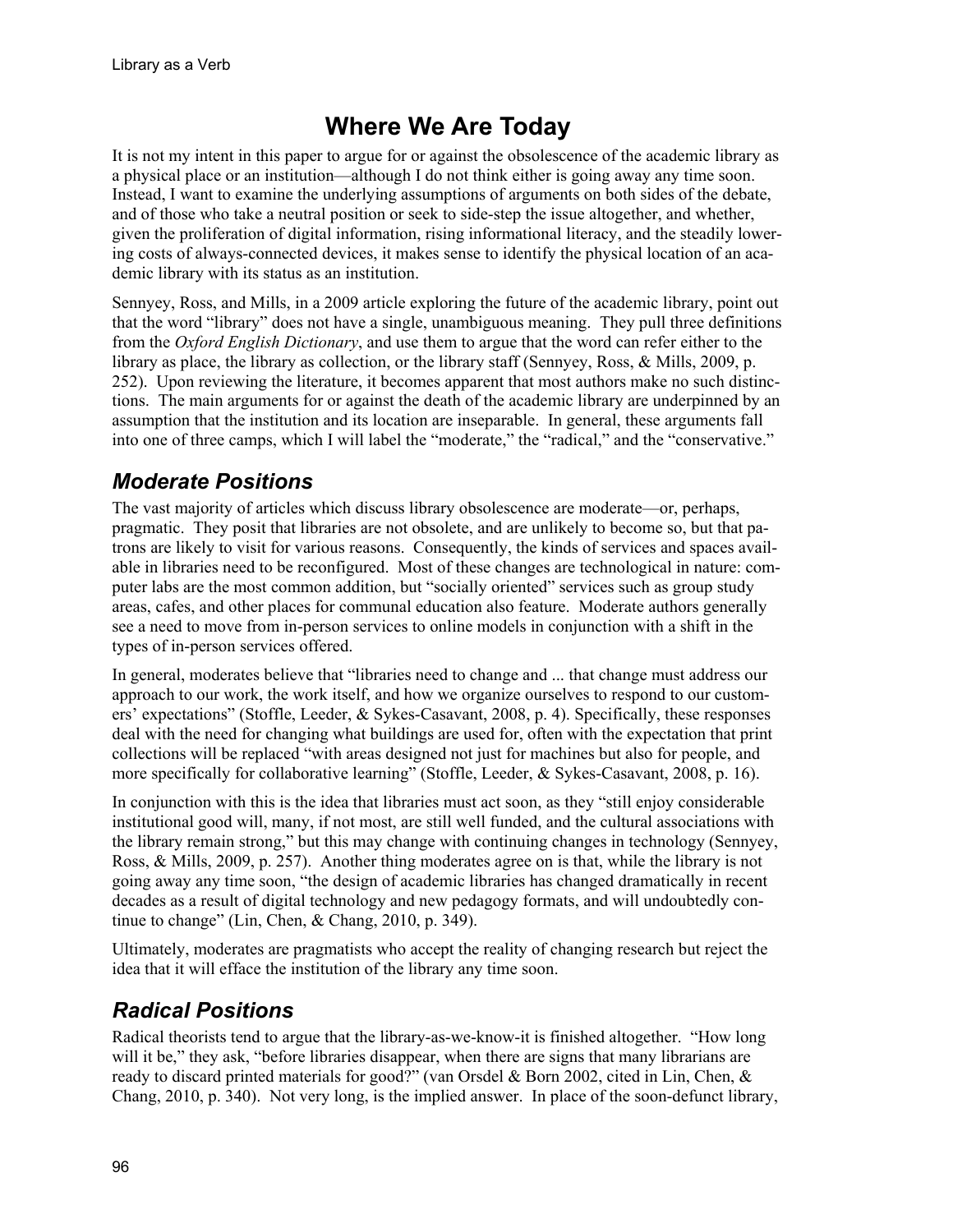radicals see a replacement made up entirely of websites and search engines, databases and wikis—the places patrons already go to as their first point of access when searching for materials. Most of the radical articles come from the early, heady days of the digital information boom in the late '90s and early '00s.

#### *Conservative Positions*

In direct contrast to the radicals, conservative authors deny that the library will ever change—let alone that it might one day become obsolete. Jeffrey Gayton is symptomatic of this kind of librarian/scholar, arguing that despite the "declining circulation of print materials and reduced use of reference services in academic libraries" caused by electronic materials, library patrons will continue to visit the library because of the "communal" values of the place it embodies: the "experience of seeing and being seen by others, quietly engaged in the same serious, studious activity" (2008, p. 60). As a result, he says, "the death of the academic library has not only been exaggerated, but misunderstood" (Gayton, 2008, p. 64). Instead of focusing on ways to change the library, conservatives believe that we should stick to a model that we know works, from long centuries of experience.

Regardless of whether any given argument is moderate, radical, or conservative, it is usually clear that "library" refers foremost to a central, fixed location. Those who want to uphold the library mostly as an important physical area take this position of necessity—if you believe that, technology notwithstanding, people carry out their research in one central location, the idea of a library existing without a building is nonsensical. Interestingly, though, even theorists who advocate accepting the obsolescence of the academic library and replacing it with a purely digital alternative build their arguments on the idea that a library is defined by one (or more) physical locations.

# **Changes in Technology and Research**

Although there are exceptions (e.g., Stoffle et al, 2008, who argue for economics as the main impulse), most authors who approach the idea that the library is in danger of vanishing assume that the increasing rapidity of technological changes is the root cause. Specifically, the continuing evolution of information storage-and-retrieval systems—and the subsequent shifts in library patrons' research habits—force us to change the way we look at and operate academic libraries.

It is true that, as a consequence of technology, we can no longer define an academic library as a collection of books and its attendant staff. Although personal computers, and the media which accompanied them, marked a major shift in research behavior—generally speaking, from browsing/serendipity to searching/structure—the Internet has had the biggest and farthest-reaching impact thus far. In the centuries before the creation and proliferation of the Internet, research necessarily had to be performed where the materials were. The rise of web-based information technologies means that patrons can now access materials—and perform research—from anywhere with an Internet connection. There are three particular related changes that have most affected the research process.

The first of these changes is the Internet itself, which radically de-centered the library. Although David Tyckoson (2011) notes that non-present researchers are hardly new—librarians have provided materials through mail and other methods "from the earliest times" —it is nonetheless true that the Internet drastically increased the numbers of patrons using library resources from a distance. In fact, in most cases, even patrons located in the physical library building now use tools designed for distance researchers.

Once the Internet had been established as a placeless 'place' to find information, the search engine interface was born. Just as the Internet moved researchers away from the physical stacks, the search engine—whether in the early iterations of Google, or the latest, most sophisticated nat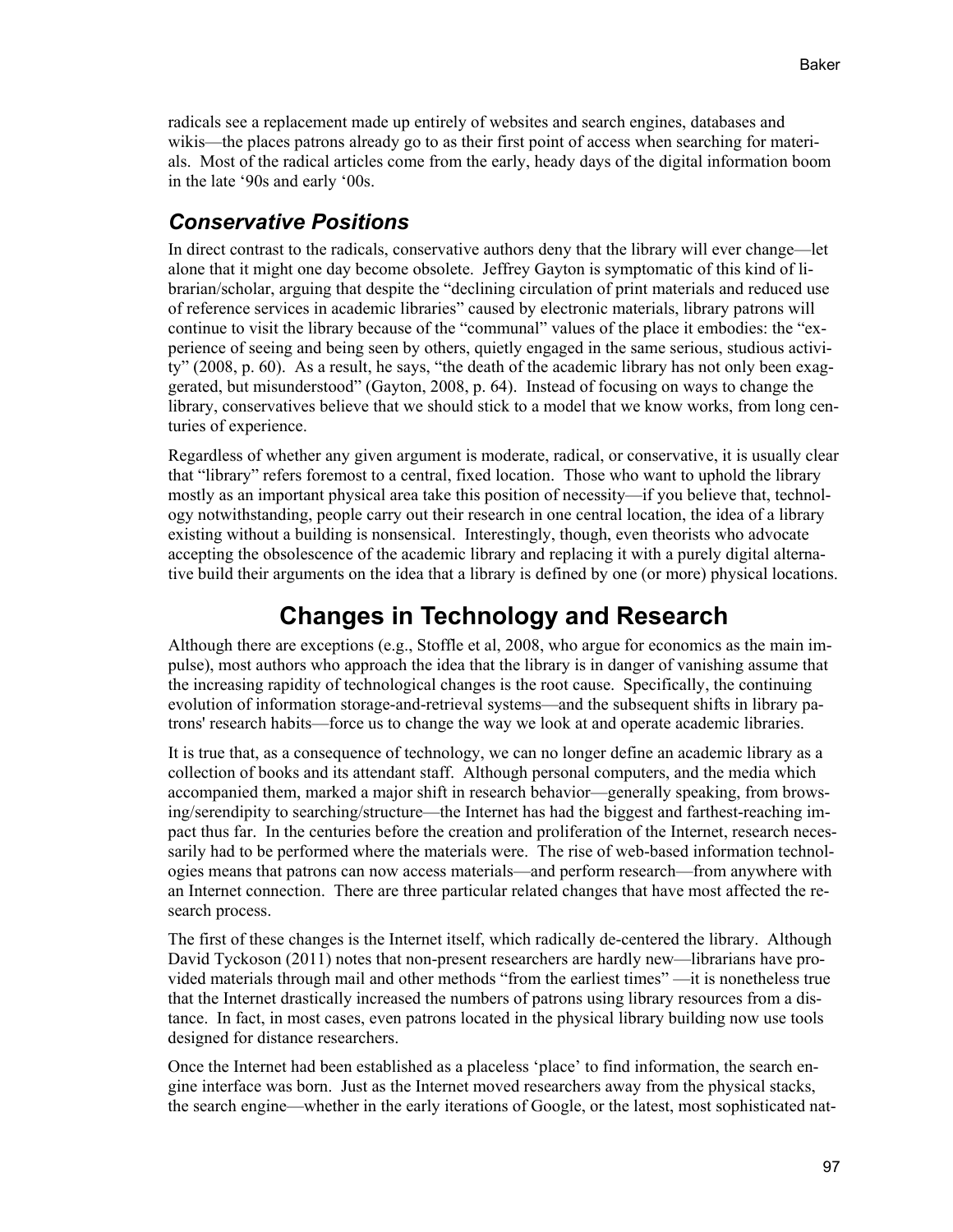ural-language-algorithm enhanced smartphone app—has moved them from a browsing-based model of information-seeking and to a search-based model (Williams, Nichols, & Rowlands, 2010, p. 196). While search-based models certainly make it easier to find information of *some* sort, search tools are not always the most effective method of finding useful results. Additionally, inexpert researchers may incorrectly assume there is no data on their topic when the problem is actually related to their terminology or tactics. Even though search algorithms and associated tools are improving, heavy users of search engines tend towards "surfing" type behavior, preferring shallow, broad results to in-depth information.

One example of this is the app "Summly," created by a teenager in his spare time to help study for his exams. The app "summarises and simplifies the content of web pages and search results," providing the user with a brief bullet-pointed list of their central points (Wakefield, 2011). Summly, of course, is not meant for the serious researcher, but as its meteoric rise to the top ten apps in Apple's App store just hours after its release indicates, summarized information may soon replace skimming for the average consumer of news stories and other media (Summly, 2012).

While it is true that e-books, electronic journals, and article databases *do* provide more useful, indepth information, even these systems are not without flaws. Researcher William Noblett (2011) recalls his experience searching a supposedly full-text database of digitized newspapers from the  $17<sup>th</sup>$  and  $18<sup>th</sup>$  century, in which his search for a book auctioneer's name was only successful due to his knowledge of the subject area.

Regardless of the shortcomings, the decentralized nature of modern research is unlikely to go away. If anything, improvements to and increased usage of search engines, specialized databases, and other online tools mean that more and more people will move away from looking at original documents in a single location.

# **The Problem of Place**

All of these changes in technology mean we can no longer easily define the library as a place—or as place at all. Unlike the Anglo-Saxons, we cannot define our libraries by where they are or what they physically contain and/or provide access to. In order to come close to describing the library as a place, we would have to string together quiet a long statement indeed, something along the lines of "A library is a place with books; computers used to access the Internet and electronic journal databases, as well as other non-print sources; offices which can be used to request materials from other libraries; servers which hold born-digital resources and provide off-site access to electronic journal databases and other Internet-based materials..." and so on.

Clearly, a place-based description of the library no longer makes sense.

In fact, there are some problems with the notion that researchers access materials using the library at all. Williams et al. cite a 2006 survey by the Research Information Network which found that, even among university-based researchers, Google searches were much more common as starting points for research than library-based resources—including online databases and library catalogs (Rightscom, 2006, quoted in Williams et al., 2010, p. 197).

If place is no longer directly relevant to most researchers, we must look for alternative formulations of the "library" concept. The ubiquitous library provides one such avenue—Nancy Davenport (2006, quoted in Watson, 2010, p. 49), suggests thinking of "place as library" instead of the other way around, switching the focus from the building to the patron. With rising mobile adoption, this may be the *de facto* approach: Fred Barnhart and Jeanette Pierce (2011) argue that smartphones and other access-anywhere devices are moving librarians "closer than ever to the idea of providing service and content to patrons anytime and anywhere" (p. 289).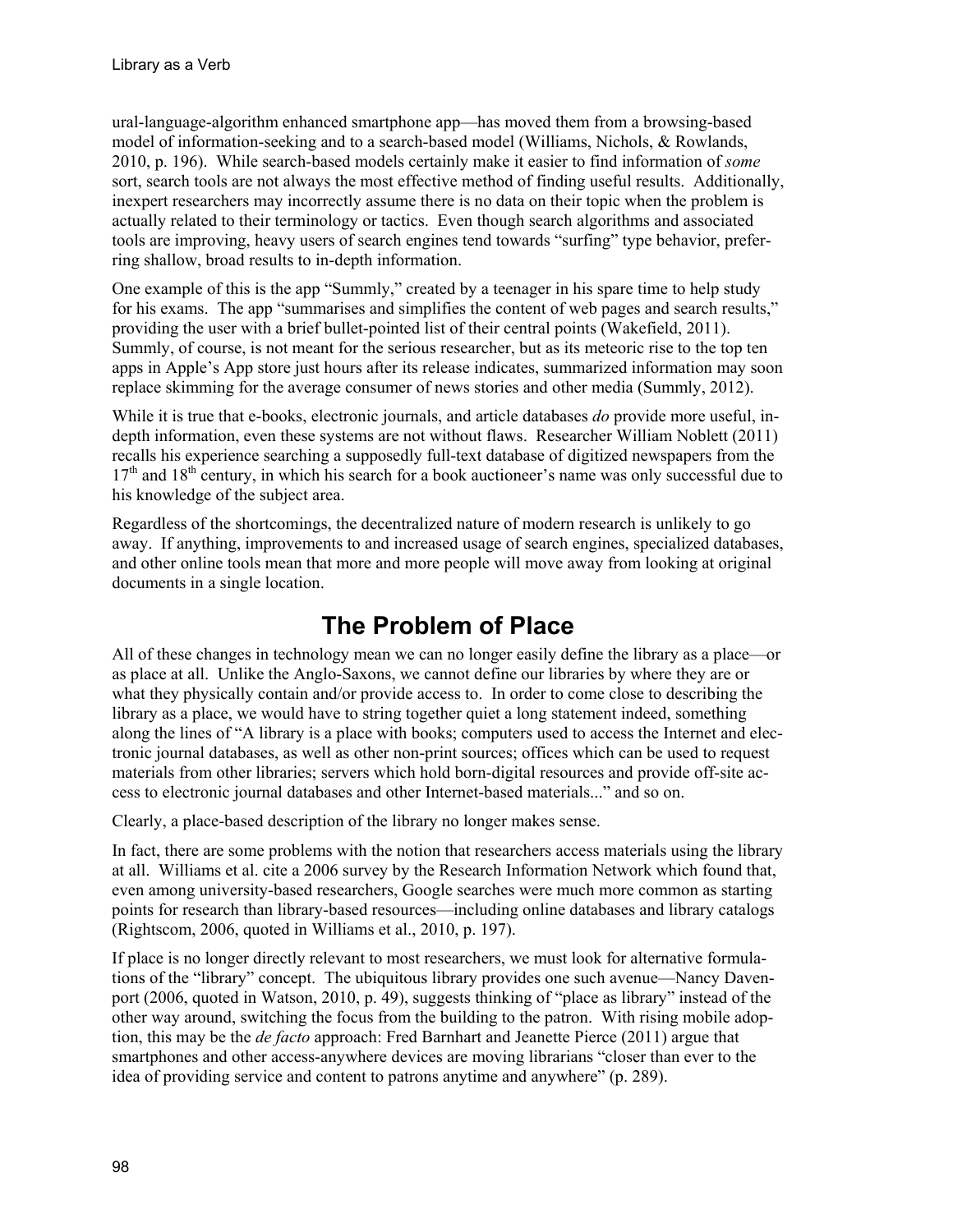Another approach—and, I want to argue, a simpler one—is to abandon "place" as fundamental to the library at all and replace it with something else entirely. This may seem to be taking a similar approach to the "radicals" I describe above, but in fact it is not. I am not arguing that the location of a library cannot play an important, central role to some researchers; nor do I believe that libraries' physical shells should be abandoned. Instead, I am arguing that, when we consider libraries, we avoid getting tangled up in definitions which start from an assumption that the library is, and can only ever, be located in a single place, or in a physical space entirely.

In fact, many library definitions in the literature already privilege not what a library *is* but what it *does*, or at least what *patrons* do there. The academic library "is a place for the production of knowledge" (Stoffle et al., 2008, p. 5); patrons use journal databases for "finding and retrieving articles" (Sennyey et al., 2009, p. 254). Lin et al. (2010) point out that academic libraries are places patrons go to "experience learning and discovery in a multitude of meaningful ways," and list some aspects of the "student learning experience" such as critical thinking, reflecting, and the social construction of knowledge (pp. 339-340).

We might also gain insight into what really makes up a library by turning to Eli B. Cohen's (2009, p. 6) philosophy of Informing Science, which studies how to most effectively deliver information to clientele (e.g., library patrons) in a variety of environments. Informing Science is useful to librarians in this case because it is focused not on the physical location where an information transfer takes place, but on the process itself. Viewed in this light, we might even argue that the library too can be viewed most efficiently not as a place but as a process.

If we remove the unnecessary place-based aspects of some of the statements just cited, we can see how such a view makes matters clearer. The library is not a "place for the production of knowledge," it *is* "the production of knowledge." Libraries are not places patrons go to "experience learning and discovery," they *are* the experience of learning and discovery. Likewise, a definition of "library" which is process-oriented removes the problems of all the various technologies library buildings now house. We can redefine the word as a verb instead of a noun, and simply say "To library is the process of researching, regardless of format and location."

### **Library as Verb**

Moving from a static, locational understanding of the library as a place in space to a more dynamic, process-oriented conception of library-as-activity makes it easier to define the role of the library in patron's lives. Much as Google has become a verb meaning "to search on Google," we need to start thinking of the library not just as "a building where research is done" but as a verb meaning "to do library research" (or whatever else it is our patrons need help doing). We should, instead of asking the question "What do our patrons want from the library?" be asking "How can we help our patrons library more effectively?"

Some of the answers to this question may in fact be place-based. Just because we are throwing out the idea that a library's location and its functions are not inseparable does not mean that we cannot often meet our patrons' needs in what is traditionally considered the library. However, that does not mean *all* of the answers will be place-centric. The answers may not necessarily be technology-based, either—unless we take books to still be technology, after all these years. Librarying (much like Googling) is platform-and-place-agnostic. You can library from home on a PC. You can library from the coffee shop on a Mac. With smart phones, you can even library on the bus. And—despite what some proponents of the ubiquitous academic library may believe you can certainly still library using paper, pencil, and printed materials within the academic library building itself.

Likewise, the job of librarians is changing. Due in part to near-ubiquitous e-resources, the clichéd description of librarians as the "gatekeeper" of knowledge no longer holds (Sennyey et al.,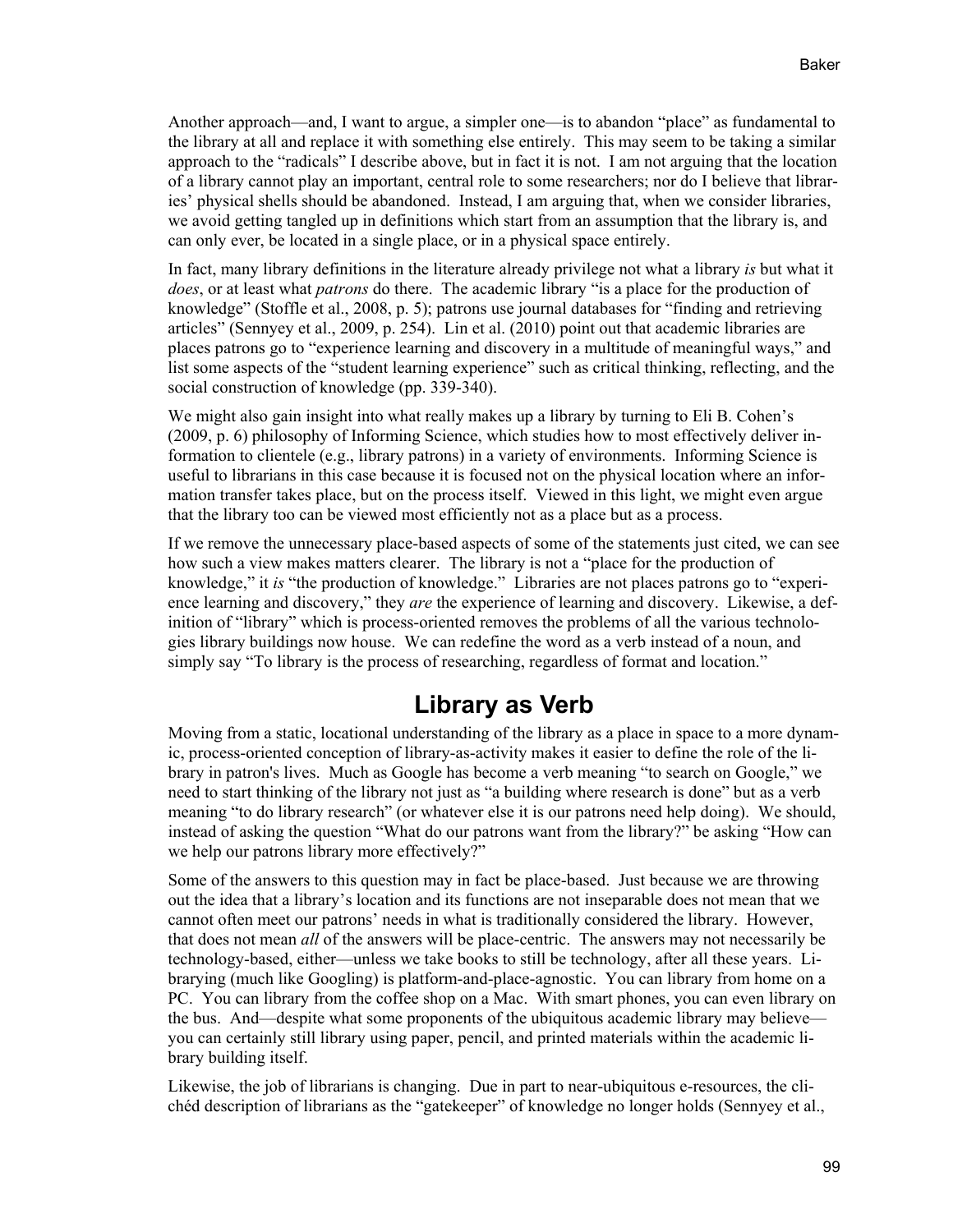2009, p. 255). Instead, academic librarians must spend more time than ever teaching people *how* to library. This includes general research guidelines—advice on formulating search terms and queries—but also and especially how to make educated decisions about the relevance, accuracy, and reliability of any resources, regardless of media. Due to the disparate nature of search engine front-ends, librarians must also spend time teaching patrons the more practical aspects of scholarly resource seeking such as common design problems, common terminology, and the idiosyncrasies of specific pages or databases.

### **Conclusion**

It is clearly not librarying itself that will become obsolete; instead, it is the concept of the library as a centralized place that no longer matches up with patrons' information-seeking behavior. In fact, we might convincingly argue that libraries have always been processes instead of places, and that librarians have always acted more as educators than as gatekeepers. It is simply that changing technologies have clarified the roles of libraries and librarians, forcefully separating from us the illusion that research is relegated to a single building.

As John Maxymuk (2010) points out, it is our job to help our patrons succeed, not to worry about the changes this job causes to our environment (p. 130). Librarians need to look for ways to provide services which respond to the process of librarying. We need to stop asking what or where a library is and focus on when and how patrons make use of its services. To do otherwise in the face of increasing decentralization driven by technological change risks, at best, making our patrons' research more difficult. At worst, it may actually put libraries (or librarying) in danger as patrons seek out more usable—but less scholarly, and less effective—resources.

### **References**

- Barnhart, F. D., & Pierce, J. E. (2011). Becoming mobile: Reference in the ubiquitous library. *Journal of Library Administration*, *51*(3), 279-290.
- Cohen, E. B. (2009). A philosophy of informing science. *Informing Science: The International Journal of an Emerging Transdiscipline, 12*, 1-15. Retrieved Mar 30, 2014, from <http://www.inform.nu/Articles/Vol12/ISJv12p001-015Cohen399.pdf>
- Gayton, J. T. (2008). Academic libraries: "Social" or "communal?" The nature and future of academic libraries. *Journal of Academic Librarianship*, *34*(1), 60-66.
- Lapidge, M. (2006). *The Anglo-Saxon library*. Oxford: Oxford University Press.
- Lin, P., Chen, K., & Chang, S. (2010). Before there was a place called library Library space as an invisible factor affecting students' learning. *Libri: International Journal of Libraries & Information Services*, *60*(4), 339-351.
- Maxymuk, J. (2010). BITS & BYTES: Library as a place in space. *Bottom Line: Managing Library Finances*, *23*(3), 128-131.
- Noblett, W. (2011, April). Digitization: A cautionary tale. *New Review of Academic Librarianship,* pp. 1-4.
- Sennyey, P., Ross, L., & Mills, C. (2009). Exploring the future of academic libraries: A definitional approach. *Journal of Academic Librarianship*, *35*(3), 252-259.
- Stoffle, C. J., Leeder, K., & Sykes-Casavant, G. (2008). Bridging the gap: Wherever you are, the library. *Journal of Library Administration*, *48*(1), 3-30.
- Summly: Teenager launches top-selling news app. (2012). *BBC News.* Retrieved Nov 2, 2012, from <http://www.bbc.co.uk/news/technology-20181537>
- Tyckoson, D. A. (2011). Issues and trends in the management of reference services: A historical perspective. *Journal of Library Administration*, *51*(3), 259-278.